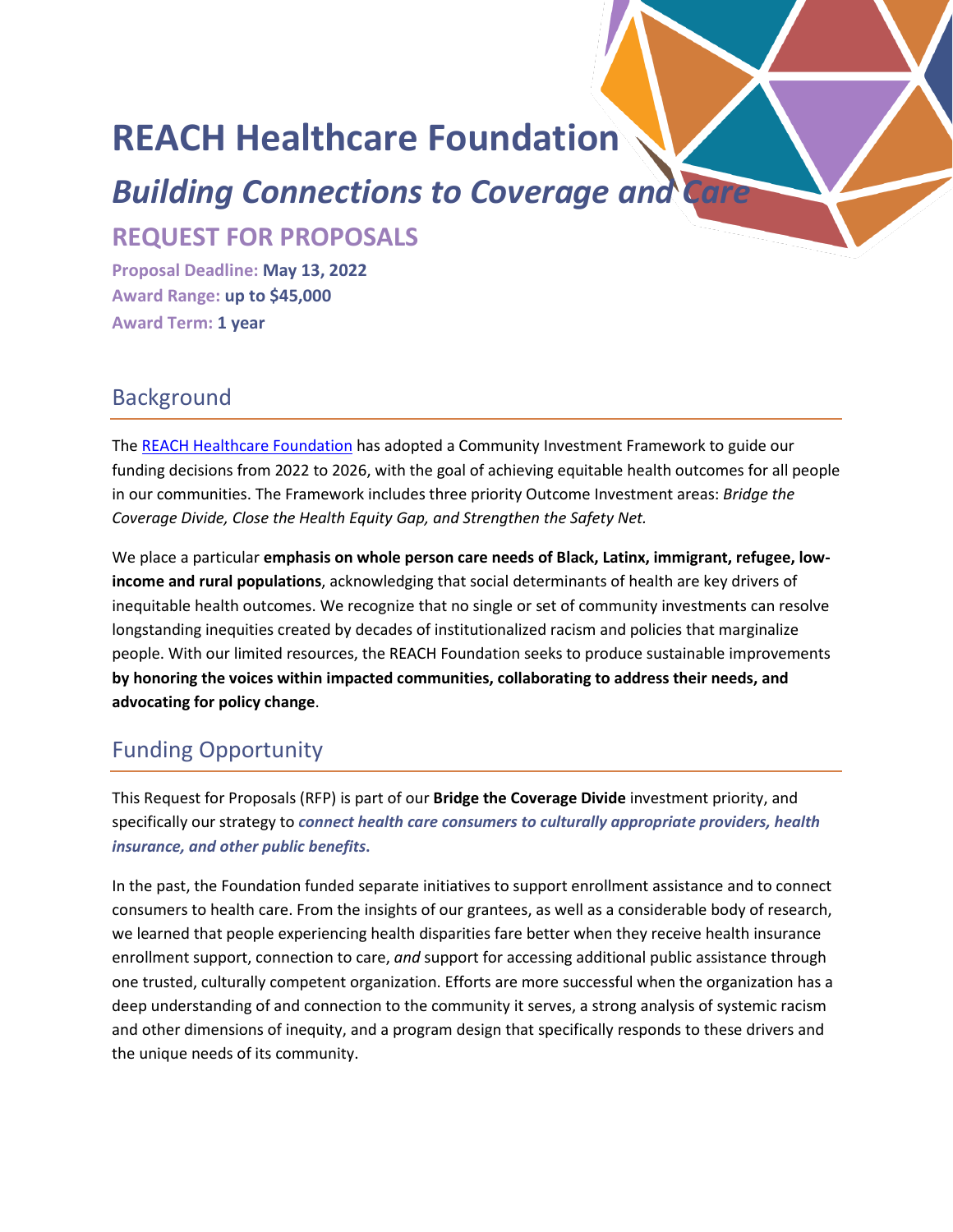We invite proposals from organizations currently providing the following services in an integrated way, or interested in expanding current client assistance to include all of these services:

- 1. **Coverage enrollment**: Enrollment outreach and assistance with Healthcare.gov, the Children's Health Insurance Program (CHIP), KanCare in Kansas and MO HealthNet in Missouri.
- 2. **Public Assistance enrollment:** Enrollment outreach and assistance for persons and families living in poverty to enroll in publicly funded programs including, but not limited to Temporary Assistance for Needy Families (TANF), Supplemental Nutrition Assistance Program (SNAP), the Child Care Assistance Program (CCAP), Supplemental Security Income (SSI), and Women, Infants, and Children (WIC).
- 3. **Care connection:** Support to clients in locating and connecting to accessible, affordable, quality, health care services.

Grants will be awarded for *up to* \$45,000 for one year, beginning in July 2022.

# Eligible Applicants

501c3 organizations, 501c3 fiscally sponsored organizations, quasi-governmental, and governmental agencies are eligible to apply.

We welcome proposals from organizations that have a track record of providing effective health coverage enrollment and/or care connection support tailored to the specific needs of a priority population(s). Organizations that have focused exclusively on health coverage and care are welcome to propose an expansion of their services to include more holistic efforts to connect clients to other forms of assistance as well.

We also welcome proposals from organizations that have histories of trust with and service to communities experiencing health disparities but that do not currently offer health insurance enrollment and care connection. These proposals will be considered if the organization has experience managing other forms of wrap-around client support—such as assistance securing other public benefits, housing, jobs, etc.—and is prepared to integrate health coverage enrollment and care connection into their services.

## Priority Populations

Applicant organizations must demonstrate a significant proportion of their service utilizers reside within the foundation'[s 6-county service area.](https://reachhealth.org/for-grant-seekers/) Within this area, the foundation's community investment framework places a priority on the needs of **Black, Latinx, immigrant, refugee, low-income and rural populations**, acknowledging that social determinants of health, systemic racism, language barriers, fear of deportation and discrimination, stigma, and long-term underinvestment in rural and low-income communities are key drivers of inequitable health outcomes.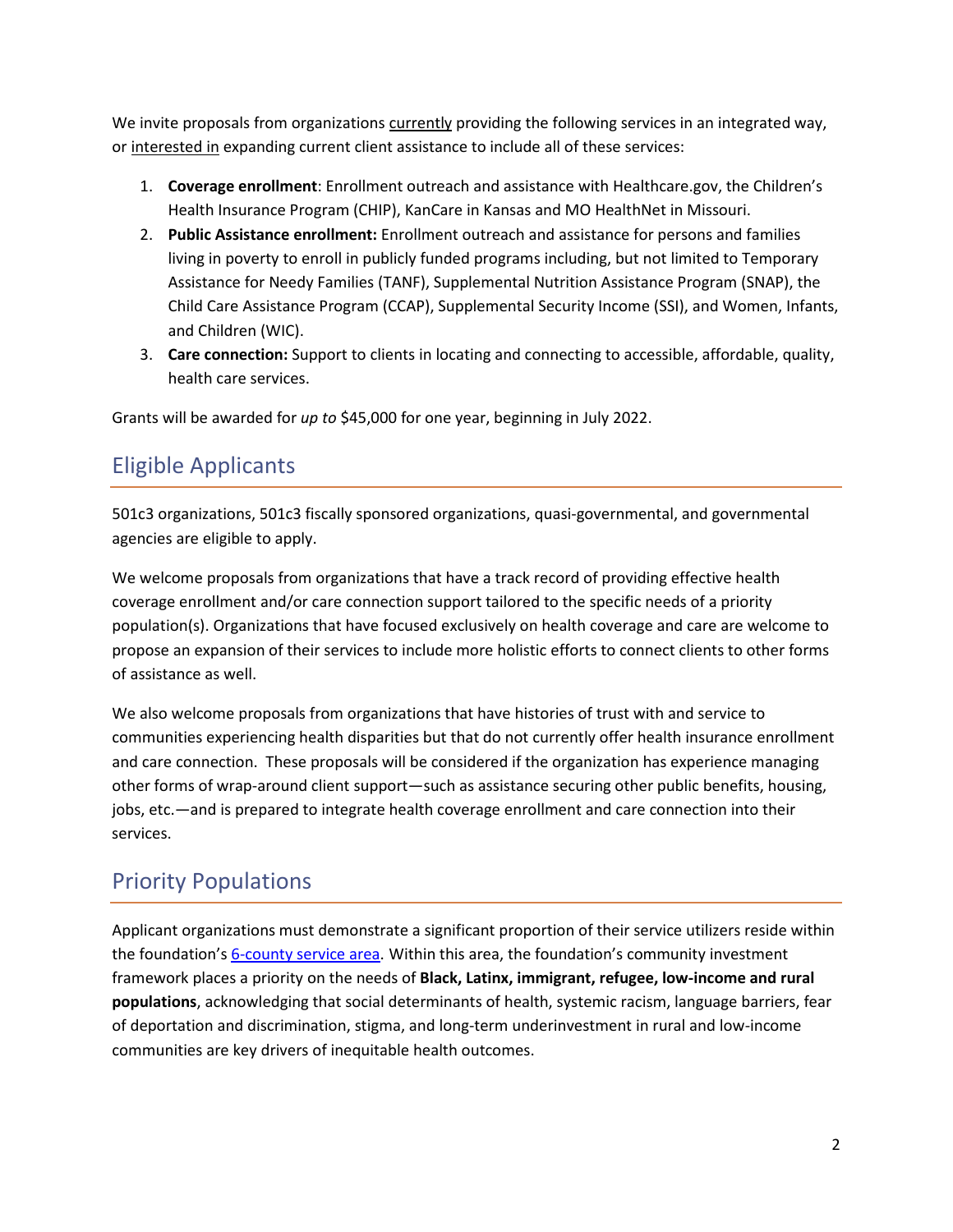## Use of Funds

We believe that organizational leaders are in the best position to determine how funds should be allocated to support the work. The REACH Foundation does not limit the types of expenses this grant can support, so long as expenses remain within the IRS limits of legal expenditures for nonprofit organizations and are not used for lobbying. Proposals should include a budget that demonstrates how you intend to spend the resources as a way to help us understand your strategy and needs.

We also understand that many organizations are already providing holistic, culturally competent enrollment and care connection with an existing population(s) but need funds to sustain the current level of service or improve the quality and infrastructure that supports existing services. As a result, grant funds can be used to:

- Maintain the current level of services in organizations that are already providing the full suite of public assistance and health insurance coverage enrollment and care connection services in a culturally competent way to a priority population(s).
- Improve the quality of existing services and the infrastructure that supports it by expanding staff training, improving data systems for client management and follow-up, increasing benefits or salaries to maintain quality enrollment and navigation staff, etc.
- Add new services such as adding coverage enrollment assistance or care connection to other kinds of support already provided to clients, or adding assistance securing other public benefits to existing coverage and care connector work.
- Expand the population reached by accommodating more clients within your current geography and priority population, expanding to new geographies within the 6-county REACH service area, or broadening services to new populations (provided the approach is appropriately tailored).

We recognize that competitive proposal processes can sometimes incentivize organizations to promise expansion even before they have the infrastructure to expand successfully or sustainably. We also understand that organizations with the deepest, most trusted relationships within communities experiencing health disparities and systemic racism often are chronically underfunded and have not had the resources to establish core infrastructure and sufficient staffing. As a result, our selection process is designed to give full consideration to proposals aimed at maintaining or improving the quality and sustainability of existing programs as to those aimed at expansion. Our priority is that organizations have what it takes to provide quality, culturally competent services to priority populations over the long term.

#### Criteria for Selection

The REACH Foundation believes—and evidence confirms—programs that are a) culturally competent and b) designed to address the specific systemic barriers affecting different populations are more effective at reducing health disparities. We believe "one size fits all" solutions that fail to account for barriers such as systemic racism are destined to increase rather than decrease disparities. We also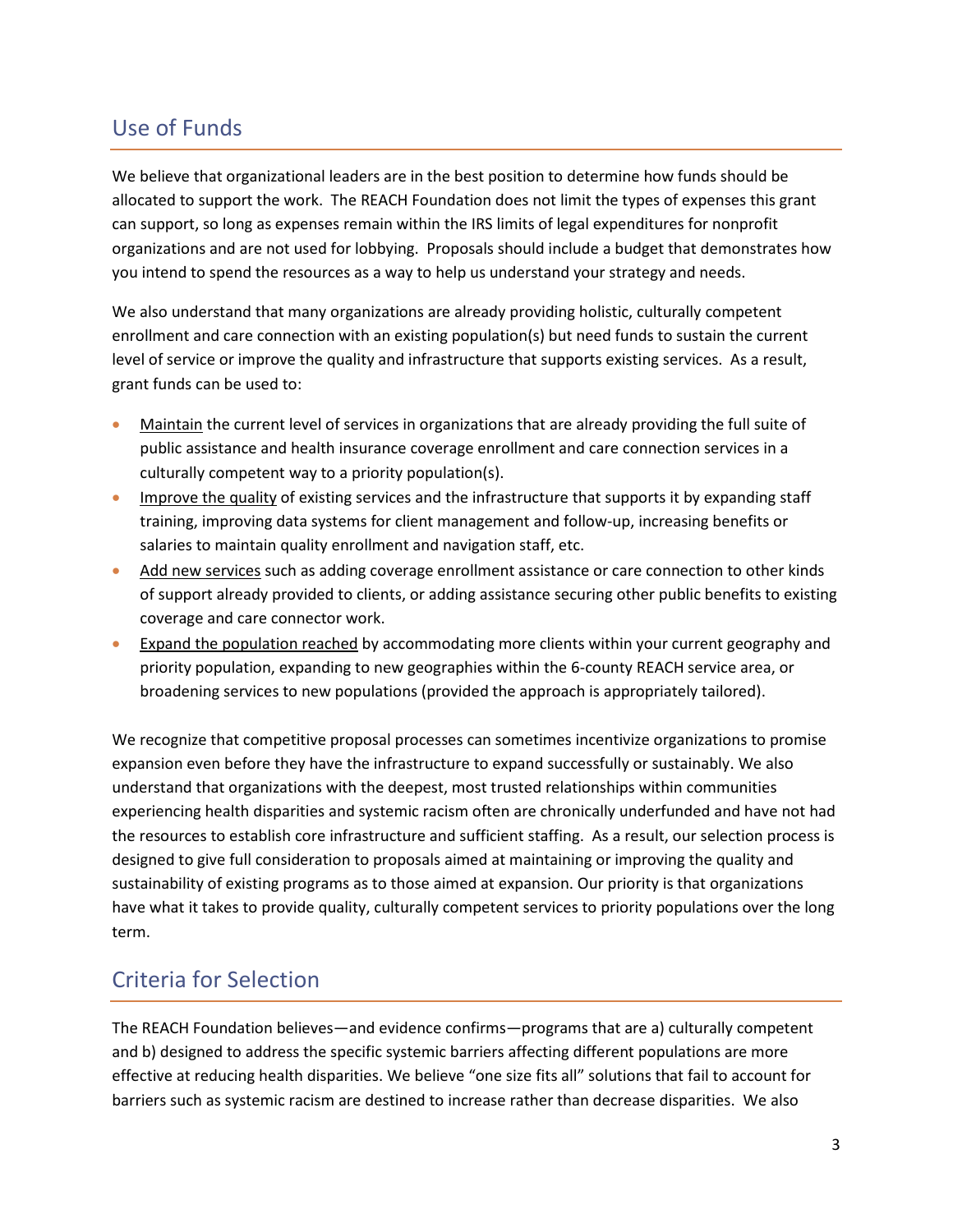believe organizations with a strong rooting in the community they serve, along with a purposeful process for ensuring they listen and are accountable to the voices of those most impacted, are more likely to design solutions that work. Successful applicants will have:

- 1) A strong understanding of the unique systemic and structural barriers to enrollment and care connection experienced by one or more of the REACH Foundation's priority populations (described above).
- 2) A program proposal that connects priority population(s) to health insurance coverage, to other public benefits, and to quality healthcare providers in a way that is tailored to the specific barriers experienced by the priority community, culturally appropriate, and grounded in a deep understanding of community assets, needs, and interests.
- 3) A history of successfully working with clients on EITHER health coverage enrollment and care connection OR enrolling in and navigating other social support systems related to the social determinants of health (e.g., housing, employment, etc.) that could be expanded to include health coverage and/or care connection.
- 4) Evidence of an organization-wide commitment to honoring voices within impacted communities, with purposeful strategies for staying accountable to community experience, interests, and needs.
- 5) Methods for tracking and following up with clients and capturing client outcomes OR a proposal to develop that capability through the grant.

# Expectations & Commitments

**Grant recipients** will be expected to:

- 1. Have adequate capacity to track client outputs and outcomes, or otherwise include a plan for building that capacity within the grant proposal.
- 2. Submit a 6-month expense report (budget vs actuals) illustrating how REACH funds have been spent.
- 3. Participate in a mid-year conversation with the REACH Foundation program team (possibly an in-person site visit) to celebrate progress, strategize together about challenges, and share learning from both sides.
- 4. Submit a brief (~3-4 pages) final narrative grant report and an accounting of programmatic expenses against your proposed budget. This report will include data about successful enrollments and care connections.

In addition, awardees will receive a request for demographic information (race, ethnicity, gender) about the board and leadership staff after grants are awarded. REACH requests this information because we have made a commitment to supporting equity and addressing the historic imbalance of funding to organizations lead by and serving communities of color in particular. We will use data to help us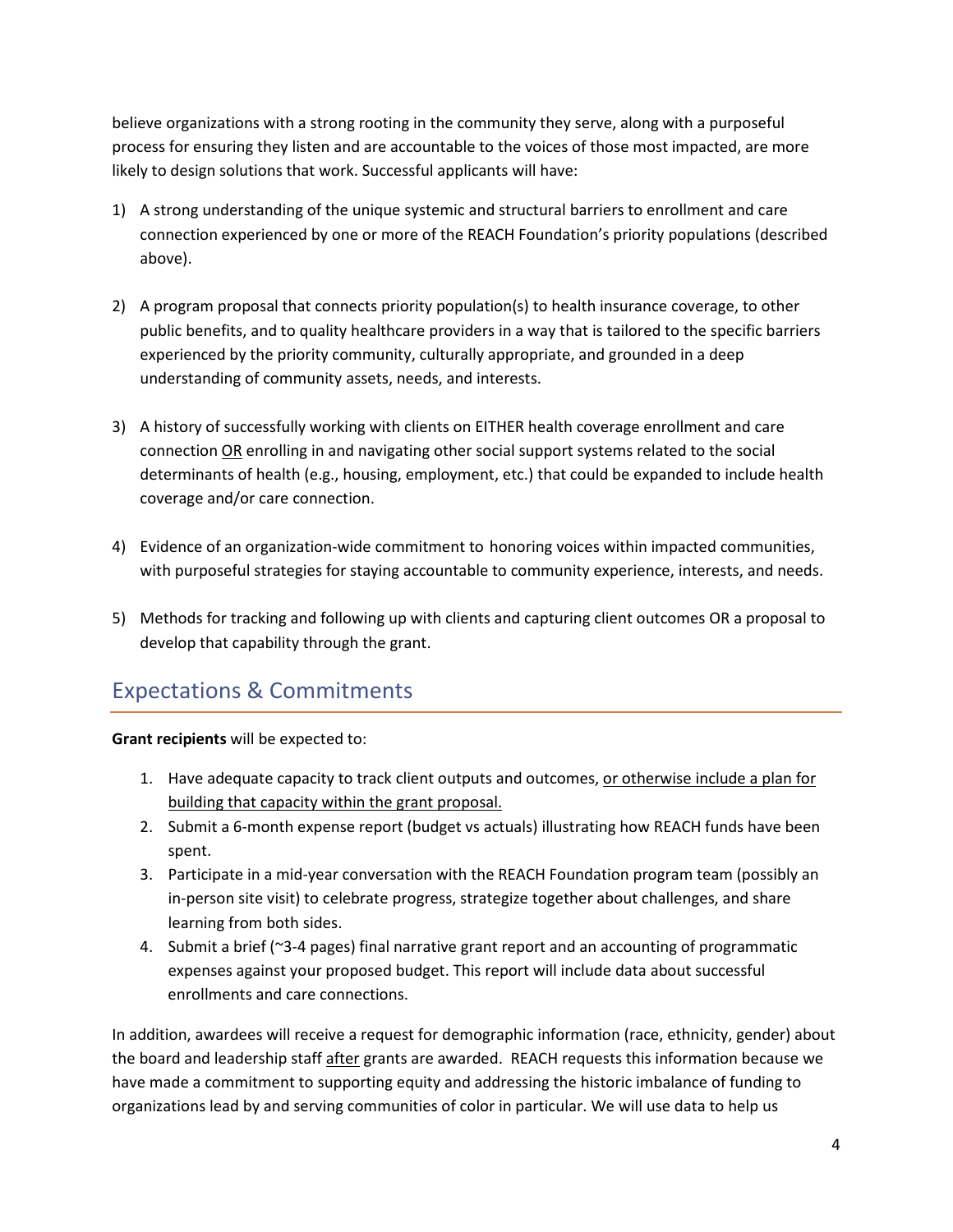understand how the nonprofit sector in our service area is doing with respect to diversity, equity and inclusion in its governance and leadership, and support organizations to make improvements where needed. We will also use it to hold ourselves accountable for addressing hidden biases in our own funding patterns.

**The REACH Foundation** commits to a timely and transparent selection process, and will provide feedback to any applicant that requests an explanation of our funding decision. We also commit to quickly processing payments and providing reporting guidelines at the time grantees receive their initial grant agreement so that organizations know what information will be requested. Reporting requirements will be kept to a minimum, focusing on information we will actually use to improve our strategy and inform the REACH Board about progress. Finally, we commit to providing grantees with an opportunity for anonymous feedback to us on the quality of our process and communications, as well as the degree to which we are meeting our commitment to equity in our choices and processes. We will take this feedback into account to improve our processes, communications, and grantmaking decisions.

#### Key Dates

| Request for Proposals and Application issued | Wednesday, April 13, 2022 |
|----------------------------------------------|---------------------------|
| <b>Proposal Deadline</b>                     | Friday, May 13, 2022      |
| <b>Grant Award Notifications</b>             | Friday, June 15, 2022     |
| <b>Grant Term Begins</b>                     | Friday, July 1, 2022      |

## Application

Click on this link <https://reach-portal.givingdata.com/campaign/ConnectionstoCoverageAndCare> for the *Building Connections to Coverage and Care* application.

The following documentation will be requested as part of your application.<sup>\*</sup>

- a. Program proposal [up to 5 pages]
- b. Program budget that illustrates the planned use of REACH funds.
- c. List of Board of Directors including professional affiliations
- d. Most recent Audit
- e. IRS Form 990 (for 501(c)(3) organizations)
- f. Board-approved Non-Discrimination Policy

<span id="page-4-0"></span><sup>∗</sup> We recognize that small, new, and emerging organizations may not yet have all the listed documents. **This does not preclude you from receiving a grant award.** We will support awardees who are missing key documents (i.e. an audit) to complete them by the end of the grant term.